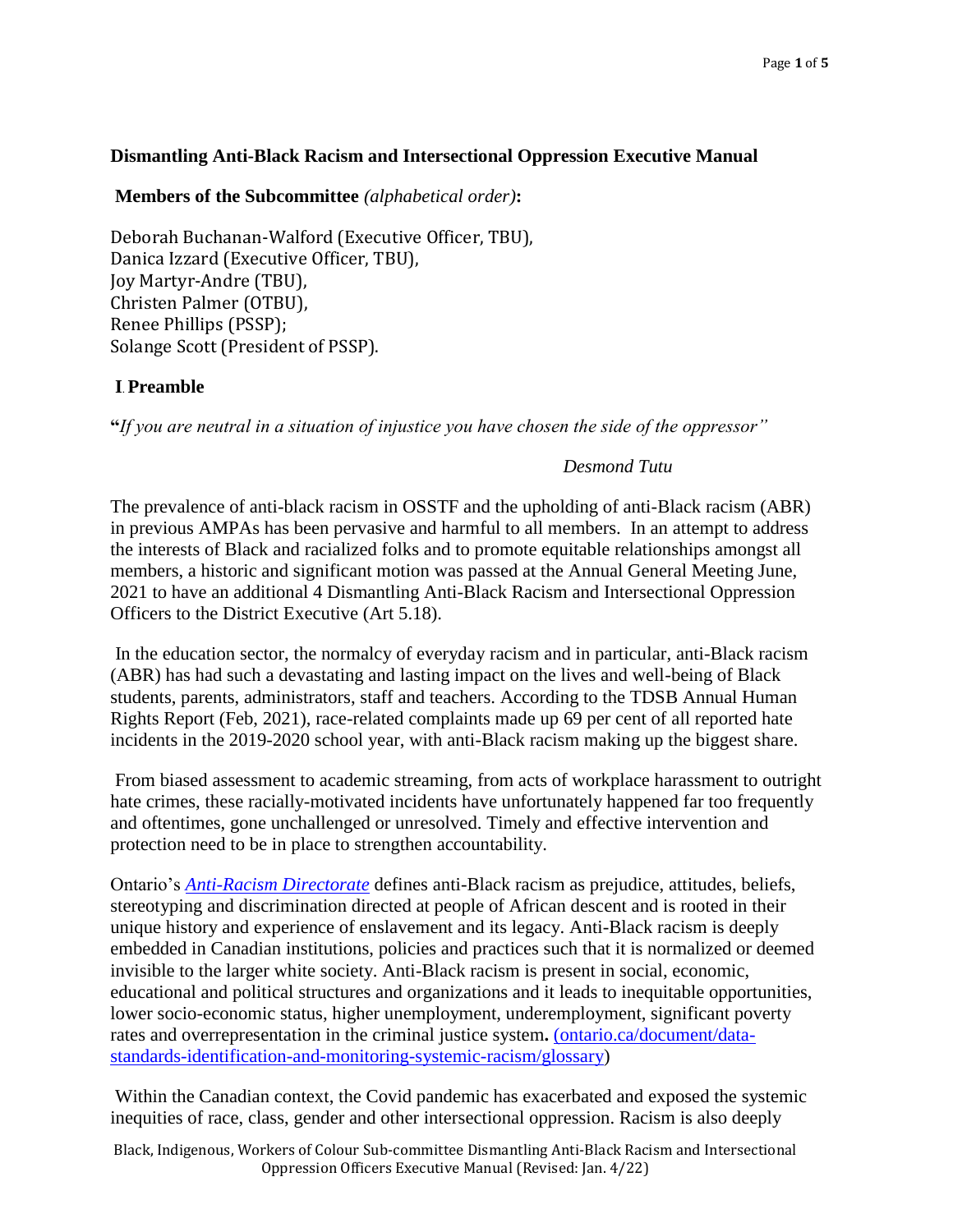ingrained in the history of colonialism. The discovery of remains of Indigenous children in unmarked graves in former residential school sites across the country is a chilling reminder of the horror of Canada's legislated and institutional racism. The global Black Lives Matter protest movement in the summer of 2020 over the murder of George Floyd has also catapulted the urgency of addressing anti-Black racism (ABR) and bringing it into the forefront of public discourse.

At the same AGM, the delegates also adopted two motions – one on resourcing the work of these positions through a member levy for these 4 new Executives and the second on creating an anti-racism policy. Subsequently, the District Executive adopted a motion to create the mandate and duties of. Below is the resulting constitutional language in its entirety:

5.7.1 *The District shall have a member levy dedicated to funding dismantling antiblack racism and intersectional oppression positions and initiatives where such funds are to be used to allow each Dismantling Anti-Black Racism and Intersectional Oppression Executive access to up to 30 days of time release during the school year, as well as to complete their duties* 

*11.1 The District shall have an Anti-Racism policy*

*BIRT the District Executive Committee refer to BIWOC the creation of the duties of the Dismantling Anti-Black Racism and Intersectional Oppression Executives Manual with final approval by the District Executive. The recommendations of the BIWOC committee will be completed by the January 2022 meeting of the District Executive Committee.*

Members of the Drafting subcommittee are fully cognizant that there will be varying levels of expectation on the scope and pace of the work that these 4 new Executives will take on. While we appreciate their critical presence and voices to the District Executive, the real work of dismantling ABR and intersectional oppression is far from being considered done. In fact, it is only the beginning. There will be different viewpoints and difficult conversations for all of us to wrestle with in the months ahead.

In foregrounding the dismantling of Anti-Black Racism as the focus of these new positions an environment that is committed to dismantling the systemic nature of ABR will be more inclusive, equitable and just for all.

The following sections on the principles, mandate and duties of the 4 new Executives will frame the work of this groundbreaking initiative. As teachers, educational workers and as trade unionists, our shared vision of building a just, equitable and inclusive union, workplaces and community will hold us together.

# **II. Principles**

The work of dismantling anti-Black racism and intersectional oppression will be anchored on the following principles/core values: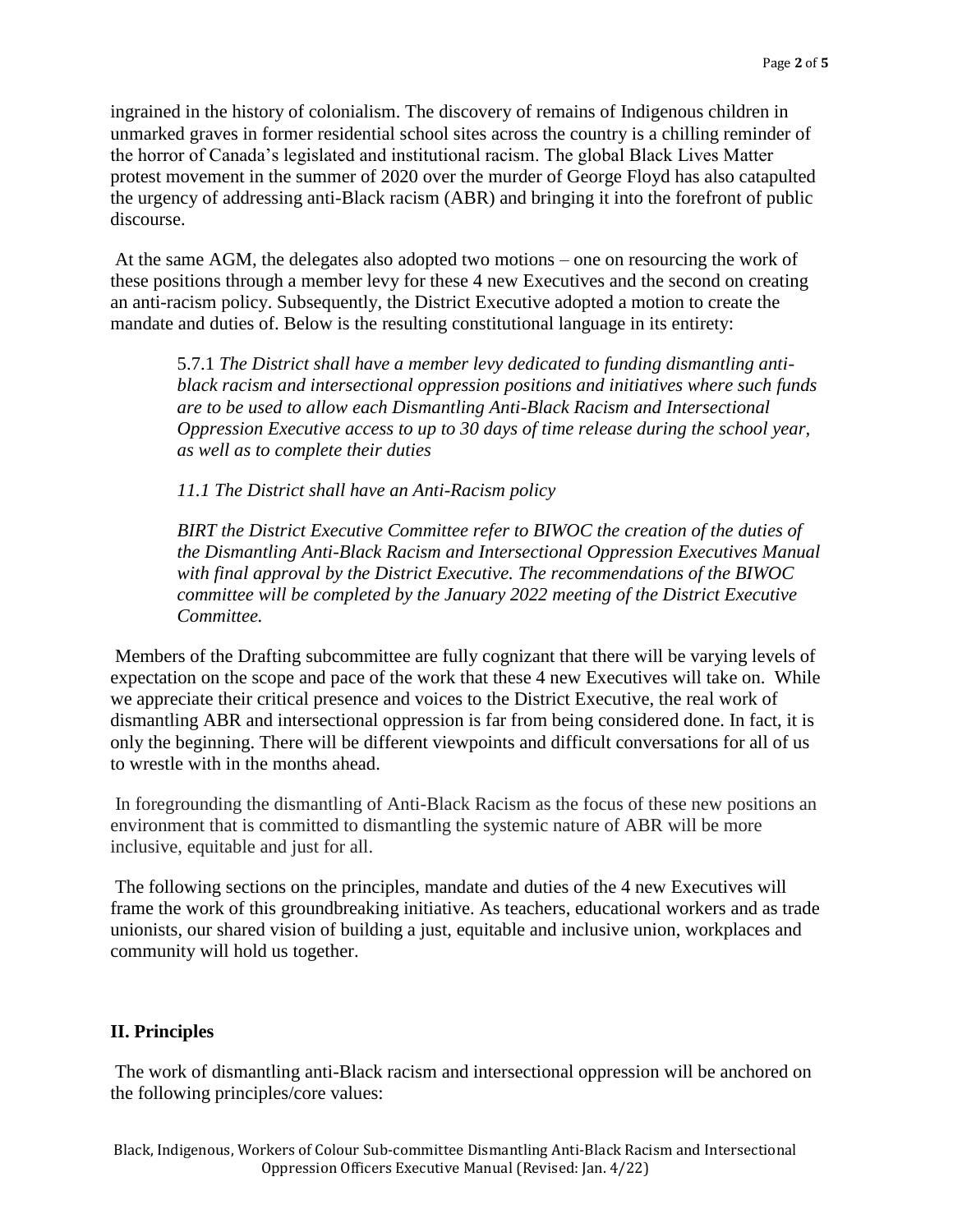● *Centering and Valuing the lived experiences of Black, union members*, in all its complexity and intersectionality

● *Creating an affirming and thriving workplace and union environment* for Black members, teachers and educational staff that will be free of exclusion, harassment and discrimination.

# ● *Equitable Representation*

Equity is about addressing the root of inequality and gaps of representation. Recognizing that systemic barriers are historically built-in and often accepted as norms to benefit some and exclude others, equity is about exposing these barriers and coming up with systemic solutions to address the injustices.

To be equitable within the internal union structure is to embrace the notion that **representation matters.** A commitment to equitable representation will enable Black members to be present throughout the organizational structure and at every decision making space not as tokens, but with voice, power and agency.

### ● *Solidarity*

As members within the OSSTF Toronto union family, we are each other's keeper. The essence of solidarity is best expressed in the famous Dr. Martin Luthur King Jr. quote; *"Injustice anywhere is a threat to justice everywhere".* Solidarity is deeply rooted in mutual respect, reciprocity and empathy

## *Shared Responsibility*

To forge a strong sense of solidarity and unity, it is imperative that we recognize the onerous task of dismantling ABR and intersectional oppression within the union and in the workplace does not lie solely on the shoulders of Black, members of the Union. It is a shared responsibility for all members. True ally ship requires all of us to take responsibility to reflect on our social location, to unlearn and relearn. It also requires us to have the courage to speak up, to show up and to stand and be counted. We cannot afford to be neutral.

#### ● *Accountability*

Accountability represents a deep commitment to action and concrete outcomes on our collective project of dismantling ABR and intersectional oppression. It underscores a sense of urgency to move beyond beautifully- crafted policy statements and start addressing the systemic anti-Black racism barriers experienced by our members. Holding each other accountable requires taking ownership, responsibility and humility to follow through.

## **III. Duties and Responsibilities of Dismantling ABR Executive**

- On an annual basis the group of 4 will meet to engage in planning sessions and then meet regularly (at least monthly) to review the progress of Dismantling ABR work.

Black, Indigenous, Workers of Colour Sub-committee Dismantling Anti-Black Racism and Intersectional Oppression Officers Executive Manual (Revised: Jan. 4/22)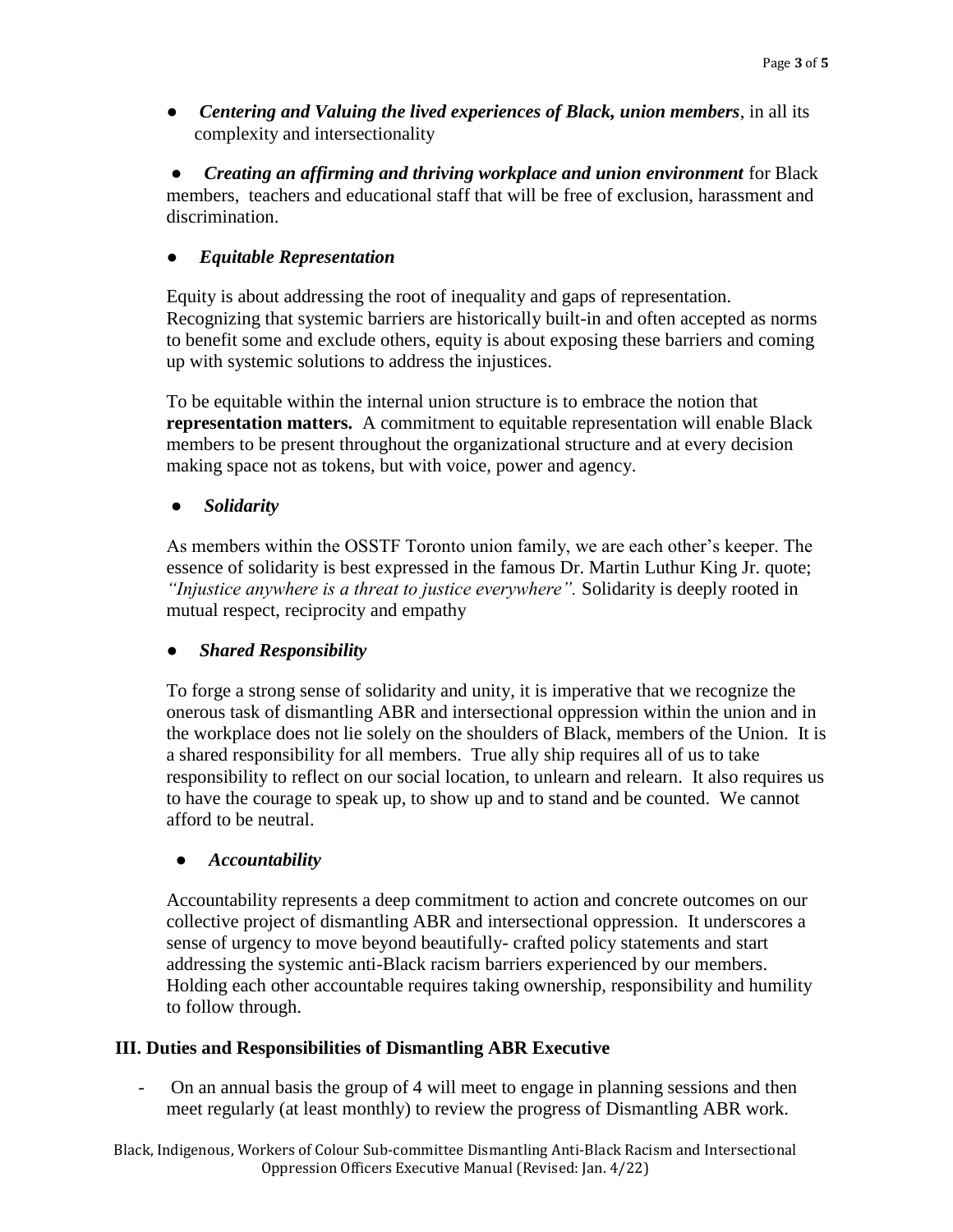To enhance the profile of Dismantling ABR work and networking opportunities, the 4 Executives should attend provincial annual meetings.

# Priority 1: Provide immediate support for BIWOC members who are experiencing ABR and being targeted

- Provide consultation to members to resolve issues of anti-Black racism and intersectional oppression;
- Listen to and provide understanding of perspectives of Black members and assist in the navigation of resources and resolution options;
- Provide leadership in developing strategies to create an environment that lends itself to members sharing sensitive, traumatic impacts of anti-Black racism and at the same time identify issues that will impact policy and the development of motions specific to this role;
- Provide leadership in developing evolving resources to use when supporting members.

# Priority 2: Education and Communications

- Provide leadership development and mentoring for Black members;
- Collaborate with other Committees in integrating the focus of dismantling ABR in existing union education materials as well as creating new educational workshops that will deepen the building of new allies;
- To provide guidance and support on anti-Black racism education among members;
- Communicate the key messages and updates on dismantling ABR, including celebrating new milestones and achievement.

# Priority 3: Strengthen Union policies and accountability on dismantling ABR

- To provide a critical lens, perspective and leadership with regards to dismantling anti-Black racism and intersectional oppression within the Union;
- Review and update current policies and procedures that will address the systemic barriers of ABR;
- Strengthen our Union's anti-harassment policy to include language on how anti-Black racism, discrimination, violence and harassment will not be tolerated;
- Develop clear standard and expectation within the Executive on shared responsibility and holding each other accountable;